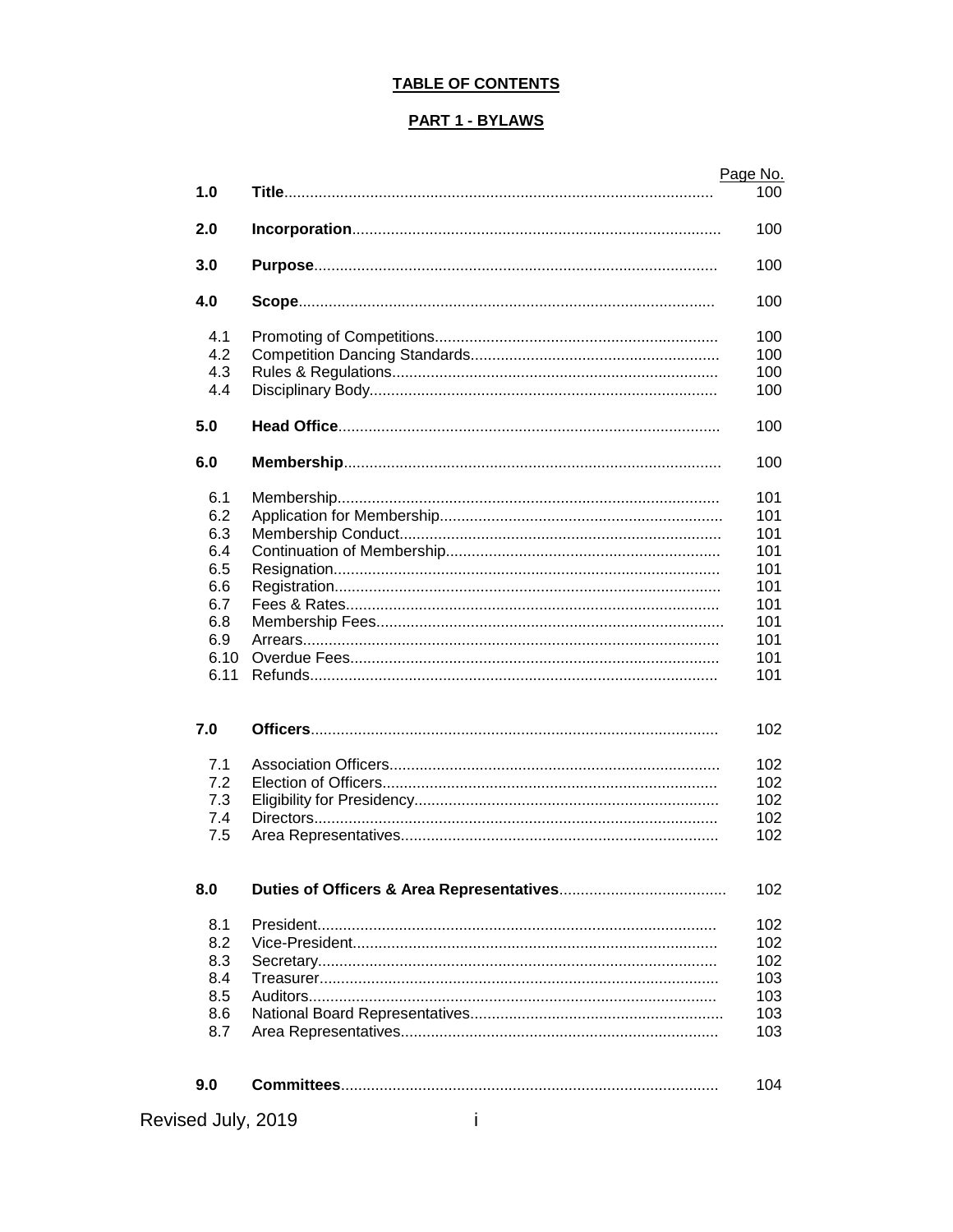| 9.1  | 104 |
|------|-----|
| 9.2  | 104 |
| 10.0 | 105 |
| 10.1 | 105 |
| 10.2 | 106 |
| 10.3 | 106 |
| 10.4 | 106 |
| 10.5 | 106 |
| 10.6 | 106 |
| 11.0 | 107 |
| 11.1 | 107 |
| 11.2 | 107 |
| 11.3 | 107 |
| 12.0 | 107 |
| 12.1 | 107 |
| 12.2 | 107 |
| 12.3 | 107 |
| 12.4 | 107 |
| 12.5 | 107 |
| 12.6 | 108 |
| 13.0 | 108 |
| 13.1 | 108 |
| 13.2 | 108 |
| 13.3 | 108 |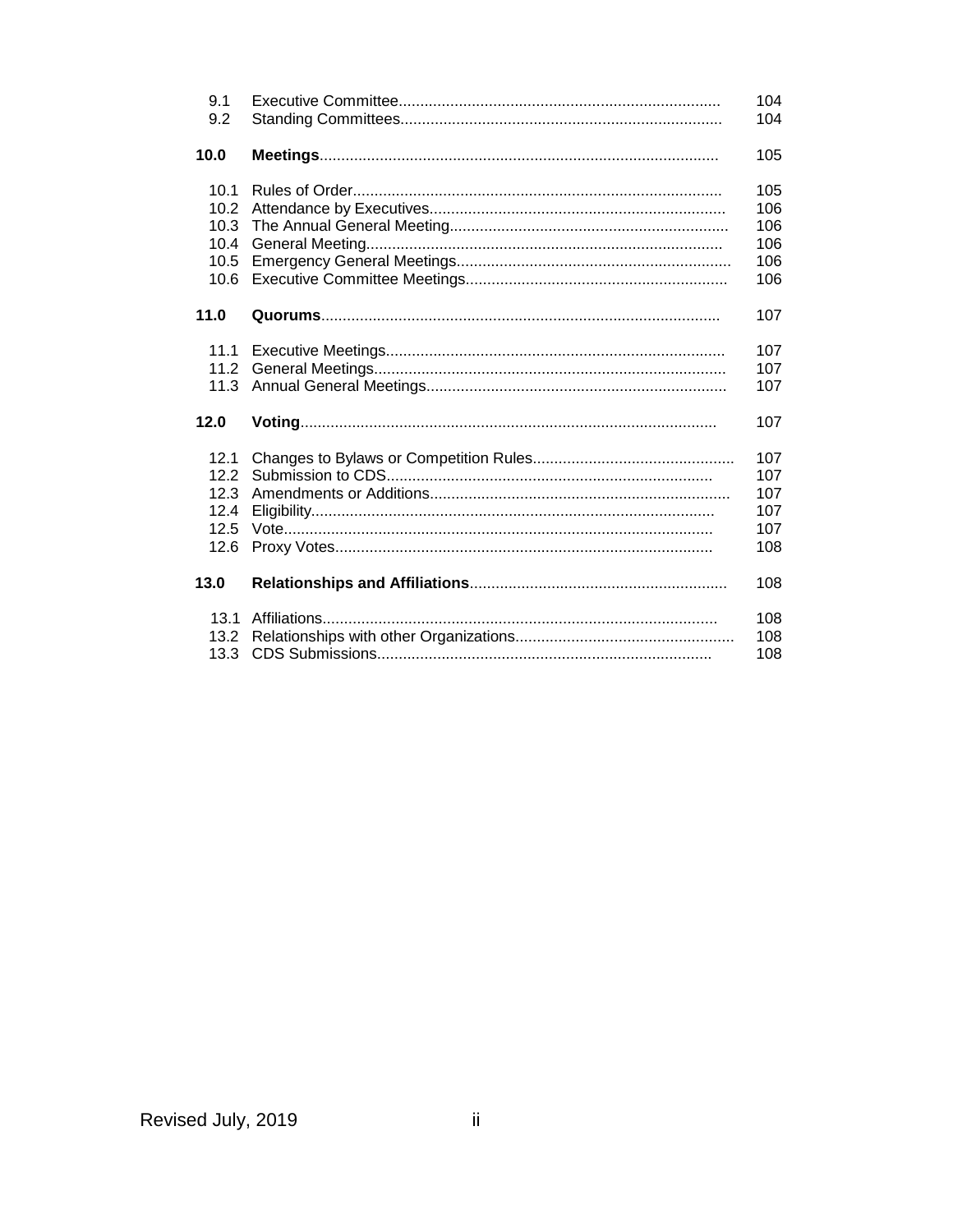## **TABLE OF CONTENTS**

#### **PART 2 - COMPETITION RULES**

|     |                                                            | Page No. |
|-----|------------------------------------------------------------|----------|
| 1.0 |                                                            | 200      |
| 2.0 |                                                            | 200      |
| 2.1 |                                                            | 200      |
| 2.2 |                                                            | 200      |
| 2.3 |                                                            | 200      |
| 2.4 |                                                            | 200      |
| 3.0 |                                                            | 200      |
| 3.1 |                                                            | 200      |
| 3.2 |                                                            | 201      |
| 3.3 |                                                            | 201      |
| 3.4 |                                                            | 201      |
|     |                                                            |          |
| 3.5 |                                                            | 201      |
| 3.6 | Partnerships from different Provinces or Countries         | 201      |
| 3.7 |                                                            | 202      |
| 3.8 | Athletes will not be eligible for ODS financial funding if | 202      |
| 4.0 |                                                            | 202      |
| 4.1 |                                                            | 202      |
| 4.2 |                                                            | 202      |
| 4.3 |                                                            | 202      |
| 4.4 |                                                            | 202      |
| 4.5 |                                                            | 202      |
| 4.6 |                                                            | 203      |
| 4.7 |                                                            |          |
|     |                                                            | 203      |
| 4.8 |                                                            | 203      |
| 5.0 |                                                            | 203      |
| 5.1 |                                                            | 203      |
| 5.2 |                                                            | 203      |
| 5.3 |                                                            | 203      |
| 5.4 |                                                            | 203      |
| 6.0 |                                                            | 203      |
| 6.1 |                                                            | 203      |
| 6.2 |                                                            | 204      |
| 6.3 |                                                            | 204      |
|     |                                                            |          |
| 7.0 |                                                            | 204      |
| 7.1 |                                                            | 204      |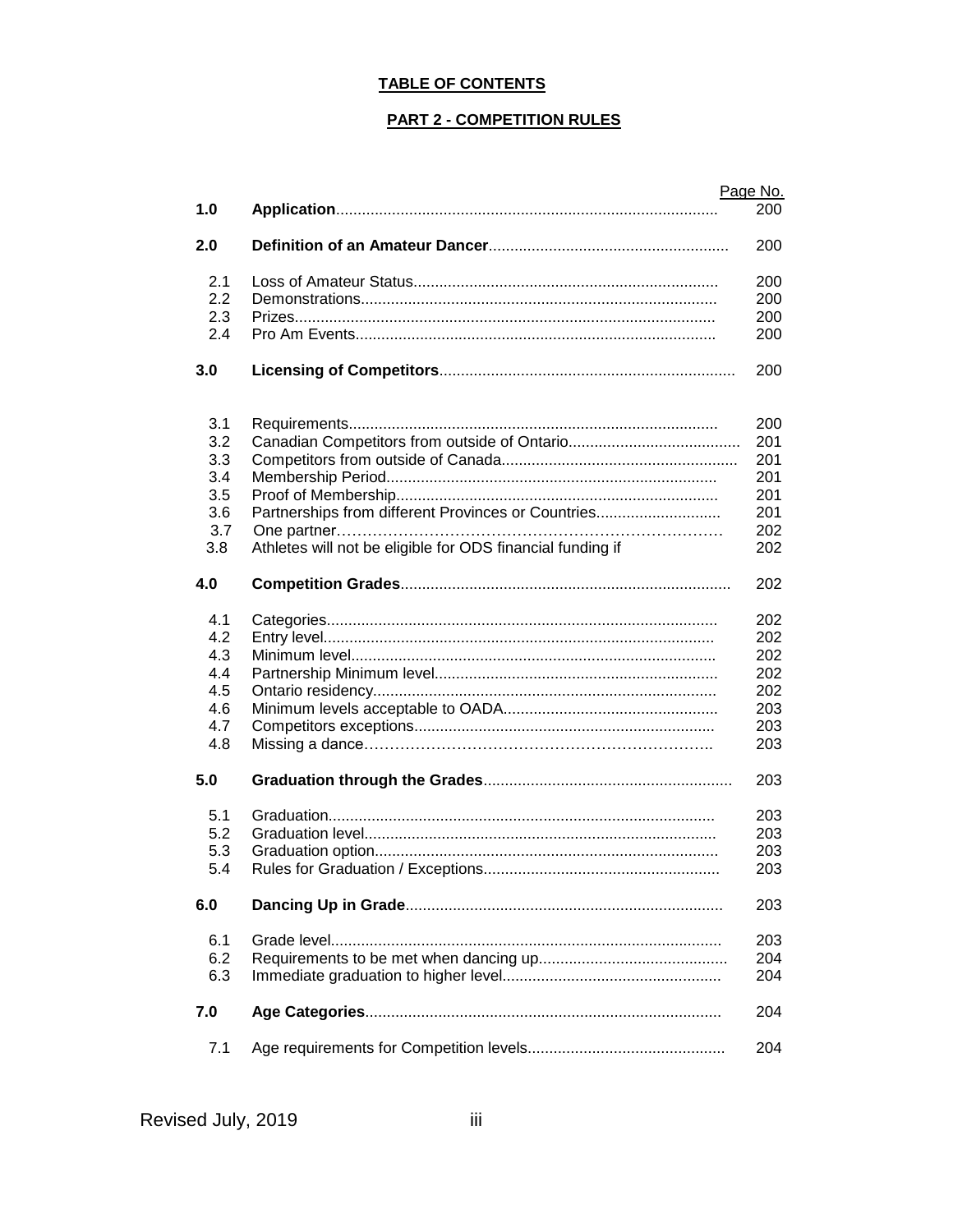8.1 Advertising on costumes .................................................................……..205

| 9.0  | Restrictions to Allowed Figures in the Grades                 | 205 |
|------|---------------------------------------------------------------|-----|
| 9.1  |                                                               | 205 |
| 9.2  |                                                               | 205 |
| 9.3  |                                                               | 205 |
| 9.4  |                                                               | 205 |
| 9.5  |                                                               | 205 |
|      |                                                               |     |
| 10.0 |                                                               | 205 |
| 10.1 |                                                               | 205 |
| 10.2 |                                                               | 205 |
| 10.3 |                                                               | 206 |
| 10.4 |                                                               | 207 |
| 10.5 |                                                               | 207 |
| 10.6 |                                                               | 207 |
| 11.0 |                                                               | 207 |
| 11.1 |                                                               | 207 |
| 11.2 |                                                               | 207 |
| 11.3 |                                                               | 207 |
| 12.0 | Selection of the Ontario Champions and Representatives        | 207 |
| 12.1 |                                                               | 207 |
| 12.2 |                                                               | 207 |
| 12.3 | Ontario Representatives Selection, Standard, Latin & 10 Dance | 207 |
| 12.4 |                                                               | 207 |
| 12.5 | Status Requirements for Ontario Representatives               | 208 |
|      |                                                               |     |
| 12.6 |                                                               | 208 |
| 12.7 |                                                               | 209 |
| 12.8 |                                                               | 209 |
| 12.9 | Selection of Canadian Representatives to International Events | 209 |
| 13.0 |                                                               | 209 |
|      | 13.1 Sub - Committee adjudicating Rule Violations.            | 209 |
|      |                                                               | 209 |
|      |                                                               | 209 |
| 14.0 |                                                               | 209 |
| 14.1 |                                                               | 209 |
| 14.2 |                                                               | 210 |
| 14.3 |                                                               | 210 |
|      |                                                               |     |
|      |                                                               | 210 |
| 14.5 |                                                               | 210 |
|      |                                                               | 210 |
| 14.7 |                                                               | 210 |

# Revised July, 2019 **ivarily**